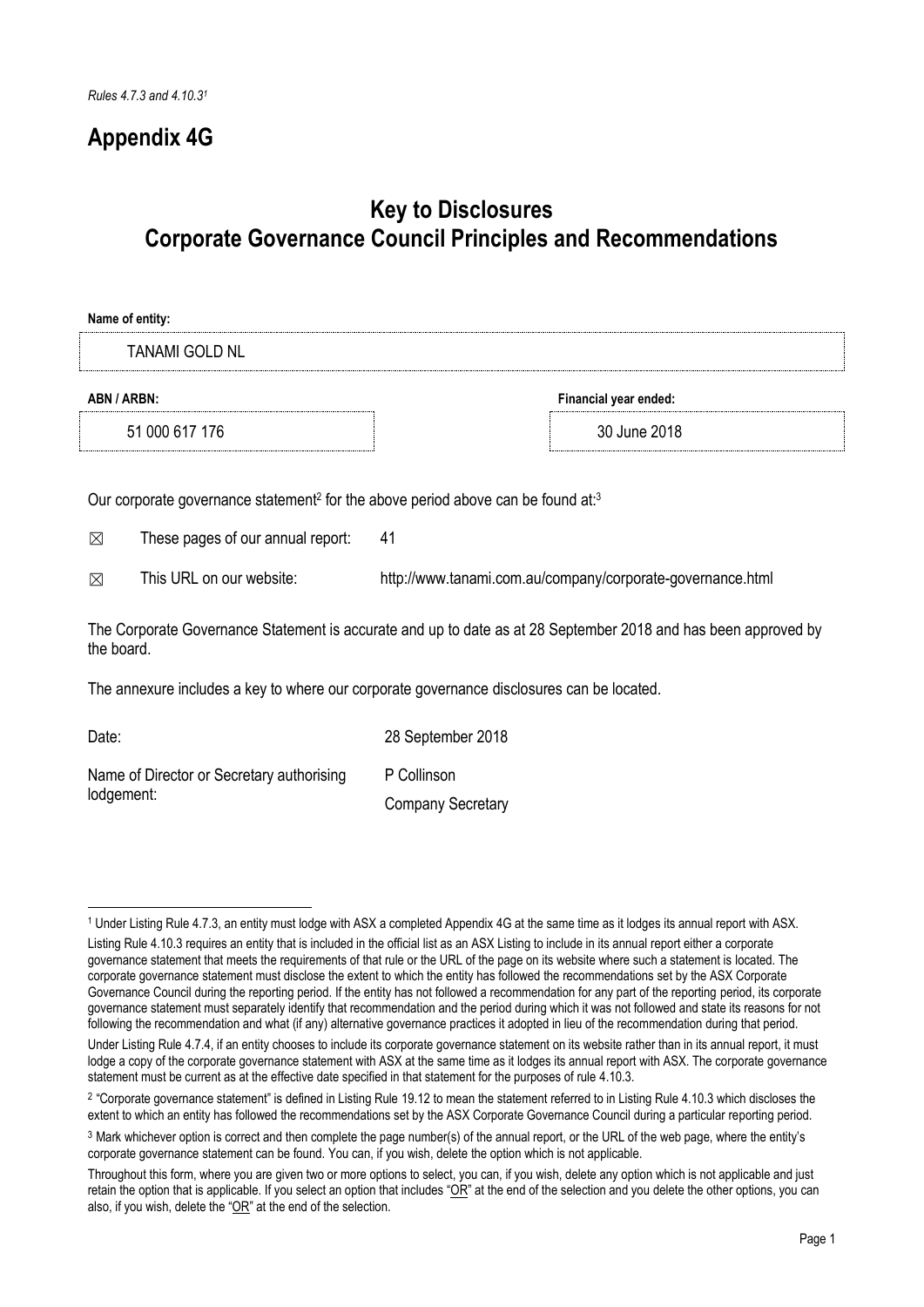## **ANNEXURE – KEY TO CORPORATE GOVERNANCE DISCLOSURES**

-

| <b>Corporate Governance Council recommendation</b> |                                                                                                                                                                                                                                                                                                                                                         | We have followed the recommendation in full for the whole of the<br>period above. We have disclosed                                                                                                                                                                                                                                                                                                                   | We have NOT followed the recommendation in full for the whole<br>of the period above. We have disclosed <sup>4</sup>                                                                                                                                           |
|----------------------------------------------------|---------------------------------------------------------------------------------------------------------------------------------------------------------------------------------------------------------------------------------------------------------------------------------------------------------------------------------------------------------|-----------------------------------------------------------------------------------------------------------------------------------------------------------------------------------------------------------------------------------------------------------------------------------------------------------------------------------------------------------------------------------------------------------------------|----------------------------------------------------------------------------------------------------------------------------------------------------------------------------------------------------------------------------------------------------------------|
|                                                    | <b>PRINCIPLE 1 - LAY SOLID FOUNDATIONS FOR MANAGEMENT AND OVERSIGHT</b>                                                                                                                                                                                                                                                                                 |                                                                                                                                                                                                                                                                                                                                                                                                                       |                                                                                                                                                                                                                                                                |
| 1.1                                                | A listed entity should disclose:<br>the respective roles and responsibilities of its board and<br>(a)<br>management; and<br>those matters expressly reserved to the board and those<br>(b)<br>delegated to management.                                                                                                                                  | the fact that we follow this recommendation:<br>$\boxtimes$<br>in our Corporate Governance Statement OR<br>at [insert location]<br>and information about the respective roles and responsibilities of<br>our board and management (including those matters expressly<br>reserved to the board and those delegated to management):<br>$\boxtimes$<br>at http://www.tanami.com.au/company/corporate-<br>governance.html | an explanation why that is so in our Corporate Governance<br>Statement OR<br>we are an externally managed entity and this recommendation<br>is therefore not applicable                                                                                        |
| 1.2                                                | A listed entity should:<br>undertake appropriate checks before appointing a person, or<br>(a)<br>putting forward to security holders a candidate for election,<br>as a director; and<br>provide security holders with all material information in its<br>(b)<br>possession relevant to a decision on whether or not to elect<br>or re-elect a director. | the fact that we follow this recommendation:<br>$\boxtimes$<br>in our Corporate Governance Statement OR<br>at [insert location]                                                                                                                                                                                                                                                                                       | an explanation why that is so in our Corporate Governance<br>Statement OR<br>we are an externally managed entity and this recommendation<br>is therefore not applicable                                                                                        |
| 1.3<br>1.4                                         | A listed entity should have a written agreement with each director<br>and senior executive setting out the terms of their appointment.<br>The company secretary of a listed entity should be accountable<br>directly to the board, through the chair, on all matters to do with the<br>proper functioning of the board.                                 | the fact that we follow this recommendation:<br>$\boxtimes$<br>in our Corporate Governance Statement OR<br>at linsert location]<br>the fact that we follow this recommendation:<br>$\boxtimes$<br>in our Corporate Governance Statement OR                                                                                                                                                                            | an explanation why that is so in our Corporate Governance<br>∟<br>Statement OR<br>we are an externally managed entity and this recommendation<br>is therefore not applicable<br>an explanation why that is so in our Corporate Governance<br>L<br>Statement OR |
|                                                    |                                                                                                                                                                                                                                                                                                                                                         | $\Box$                                                                                                                                                                                                                                                                                                                                                                                                                | we are an externally managed entity and this recommendation<br>is therefore not applicable                                                                                                                                                                     |

<sup>&</sup>lt;sup>4</sup> If you have followed all of the Council's recommendations in full for the whole of the period above, you can, if you wish, delete this column from the form and re-format it.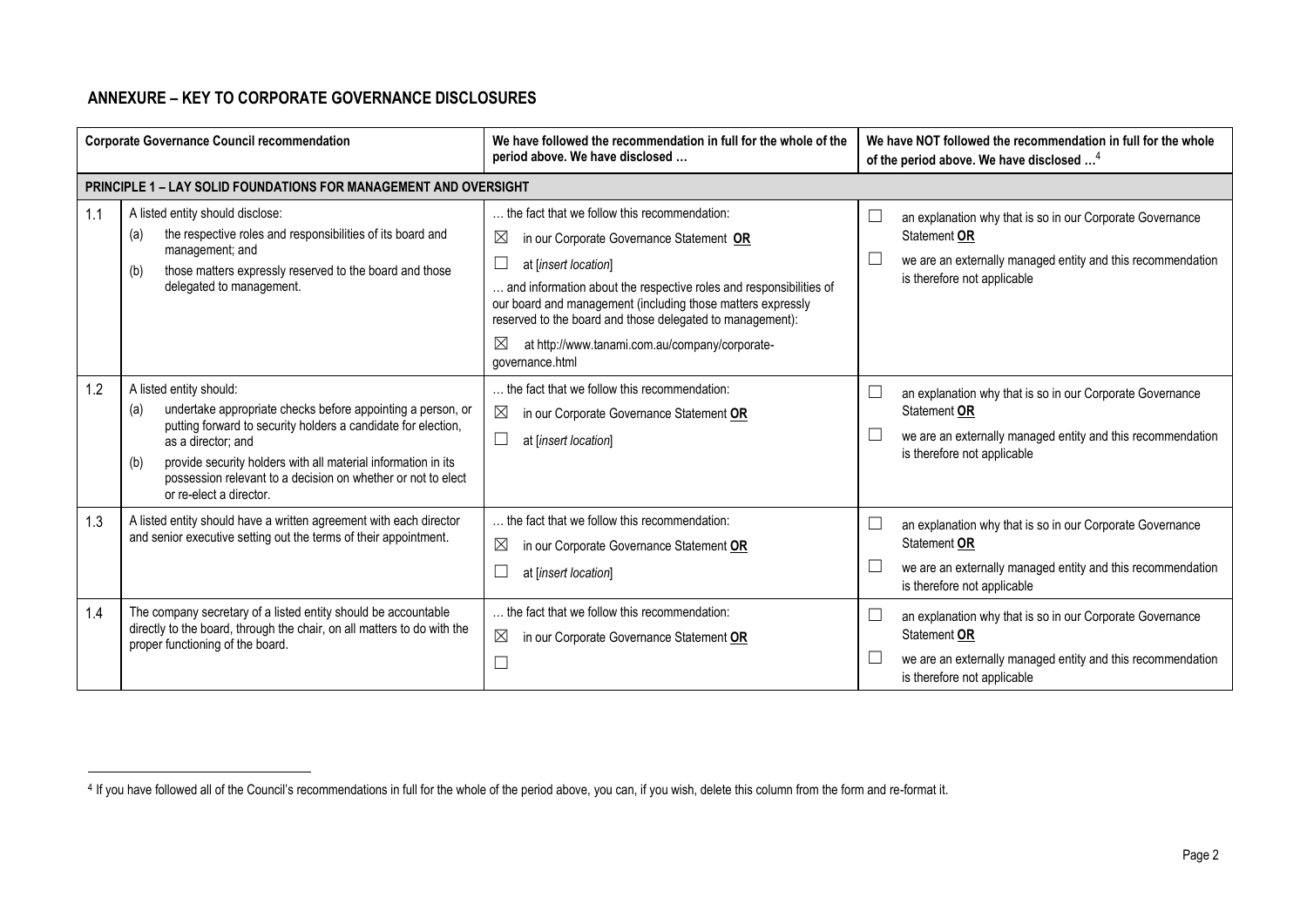| <b>Corporate Governance Council recommendation</b> |                                                                                                                               |                                                                                                                                                                                                                                                                                                                                                                                                                                                                                                                                                                                                                                                                                                                                                                                                                                                                                                                                                                        | We have followed the recommendation in full for the whole of the<br>period above. We have disclosed                                                                                                                                                                                                                                                                                                                                                                                                                                                                                                                                                                                                                                                | We have NOT followed the recommendation in full for the whole<br>of the period above. We have disclosed <sup>4</sup>                                                                                                                                                                                                                                                                                                                                                                                                                                                                                       |
|----------------------------------------------------|-------------------------------------------------------------------------------------------------------------------------------|------------------------------------------------------------------------------------------------------------------------------------------------------------------------------------------------------------------------------------------------------------------------------------------------------------------------------------------------------------------------------------------------------------------------------------------------------------------------------------------------------------------------------------------------------------------------------------------------------------------------------------------------------------------------------------------------------------------------------------------------------------------------------------------------------------------------------------------------------------------------------------------------------------------------------------------------------------------------|----------------------------------------------------------------------------------------------------------------------------------------------------------------------------------------------------------------------------------------------------------------------------------------------------------------------------------------------------------------------------------------------------------------------------------------------------------------------------------------------------------------------------------------------------------------------------------------------------------------------------------------------------------------------------------------------------------------------------------------------------|------------------------------------------------------------------------------------------------------------------------------------------------------------------------------------------------------------------------------------------------------------------------------------------------------------------------------------------------------------------------------------------------------------------------------------------------------------------------------------------------------------------------------------------------------------------------------------------------------------|
| 1.5                                                | A listed entity should:<br>(a)<br>in achieving them;<br>(b)<br>(c)<br>achieving them and either:<br>that Act.                 | have a diversity policy which includes requirements for the<br>board or a relevant committee of the board to set<br>measurable objectives for achieving gender diversity and to<br>assess annually both the objectives and the entity's progress<br>disclose that policy or a summary of it; and<br>disclose as at the end of each reporting period the<br>measurable objectives for achieving gender diversity set by<br>the board or a relevant committee of the board in accordance<br>with the entity's diversity policy and its progress towards<br>(1) the respective proportions of men and women on the<br>board, in senior executive positions and across the<br>whole organisation (including how the entity has defined<br>"senior executive" for these purposes); or<br>(2) if the entity is a "relevant employer" under the Workplace<br>Gender Equality Act, the entity's most recent "Gender<br>Equality Indicators", as defined in and published under | the fact that we have a diversity policy that complies with<br>paragraph (a):<br>$\Box$<br>in our Corporate Governance Statement OR<br>$\Box$<br>at [insert location]<br>and a copy of our diversity policy or a summary of it:<br>at http://www.tanami.com.au/company/corporate-<br>governance.html<br>and the measurable objectives for achieving gender diversity set by<br>the board or a relevant committee of the board in accordance with our<br>diversity policy and our progress towards achieving them:<br>in our Corporate Governance Statement OR<br>$\Box$<br>at [insert location]<br>and the information referred to in paragraphs $(c)(1)$ or $(2)$ :<br>in our Corporate Governance Statement OR<br>$\Box$<br>at [insert location] | $\boxtimes$<br>an explanation why that is so in our Corporate Governance<br>Statement OR<br>L<br>we are an externally managed entity and this recommendation<br>is therefore not applicable<br>The Board has established a diversity policy (see<br>www.tanami.com.au) but considers that, due to the small size<br>and nature of the Company, setting Measurable Objectives for a<br>Diversity Policy at this time is not practical. The Board is<br>conscious of the benefits diversity can bring and will consider<br>setting Measurable Objectives as the Company increases in size<br>and complexity. |
| 1.6                                                | A listed entity should:<br>(a)<br>directors; and<br>(b)<br>period in accordance with that process.                            | have and disclose a process for periodically evaluating the<br>performance of the board, its committees and individual<br>disclose, in relation to each reporting period, whether a<br>performance evaluation was undertaken in the reporting                                                                                                                                                                                                                                                                                                                                                                                                                                                                                                                                                                                                                                                                                                                          | the evaluation process referred to in paragraph (a):<br>$\boxtimes$<br>in our Corporate Governance Statement OR<br>$\Box$<br>at [insert location]<br>and the information referred to in paragraph (b):<br>$\boxtimes$<br>in our Corporate Governance Statement OR<br>$\Box$<br>at [insert location]                                                                                                                                                                                                                                                                                                                                                                                                                                                | $\Box$<br>an explanation why that is so in our Corporate Governance<br>Statement OR<br>$\overline{\phantom{a}}$<br>we are an externally managed entity and this recommendation<br>is therefore not applicable                                                                                                                                                                                                                                                                                                                                                                                              |
| 1.7                                                | A listed entity should:<br>(a)<br>performance of its senior executives; and<br>(b)<br>period in accordance with that process. | have and disclose a process for periodically evaluating the<br>disclose, in relation to each reporting period, whether a<br>performance evaluation was undertaken in the reporting                                                                                                                                                                                                                                                                                                                                                                                                                                                                                                                                                                                                                                                                                                                                                                                     | the evaluation process referred to in paragraph (a):<br>$\boxtimes$<br>in our Corporate Governance Statement OR<br>$\Box$<br>at [insert location]<br>and the information referred to in paragraph (b):<br>$\boxtimes$<br>in our Corporate Governance Statement OR<br>at [insert location]                                                                                                                                                                                                                                                                                                                                                                                                                                                          | $\Box$<br>an explanation why that is so in our Corporate Governance<br>Statement OR<br>$\Box$<br>we are an externally managed entity and this recommendation<br>is therefore not applicable                                                                                                                                                                                                                                                                                                                                                                                                                |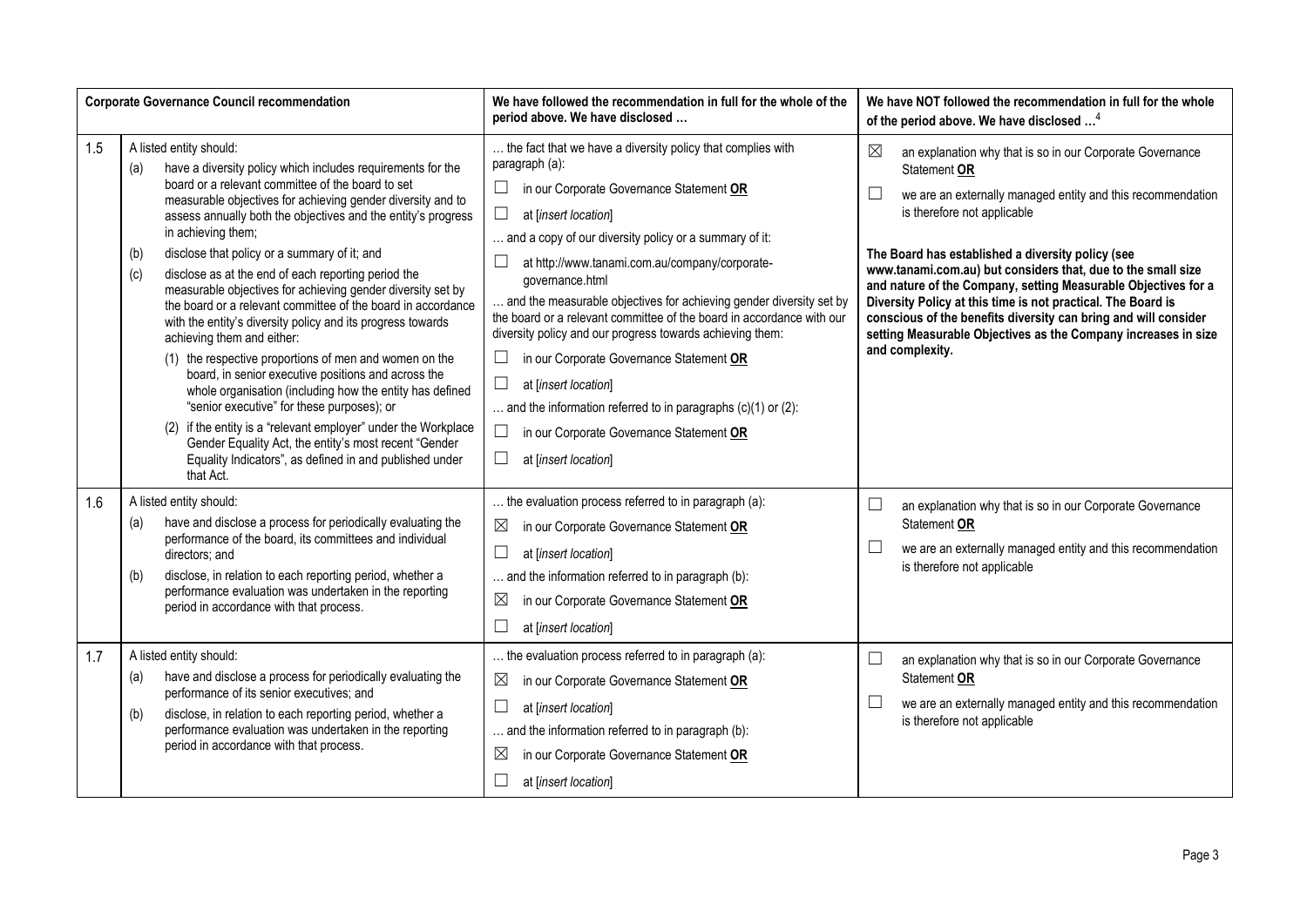| <b>Corporate Governance Council recommendation</b> |                                                                                                                                                                                                                                                                                                                                                                                                                                                                                                                                                                                                                                                                                                                                                                                                                                                                     | We have followed the recommendation in full for the whole of the<br>period above. We have disclosed                                                                                                                                                                                                                                                                                                                                                                                                                                                                                                                                                                                                                                                                                                                                                                                                                                                                     | We have NOT followed the recommendation in full for the whole<br>of the period above. We have disclosed <sup>4</sup>                                                    |
|----------------------------------------------------|---------------------------------------------------------------------------------------------------------------------------------------------------------------------------------------------------------------------------------------------------------------------------------------------------------------------------------------------------------------------------------------------------------------------------------------------------------------------------------------------------------------------------------------------------------------------------------------------------------------------------------------------------------------------------------------------------------------------------------------------------------------------------------------------------------------------------------------------------------------------|-------------------------------------------------------------------------------------------------------------------------------------------------------------------------------------------------------------------------------------------------------------------------------------------------------------------------------------------------------------------------------------------------------------------------------------------------------------------------------------------------------------------------------------------------------------------------------------------------------------------------------------------------------------------------------------------------------------------------------------------------------------------------------------------------------------------------------------------------------------------------------------------------------------------------------------------------------------------------|-------------------------------------------------------------------------------------------------------------------------------------------------------------------------|
|                                                    | PRINCIPLE 2 - STRUCTURE THE BOARD TO ADD VALUE                                                                                                                                                                                                                                                                                                                                                                                                                                                                                                                                                                                                                                                                                                                                                                                                                      |                                                                                                                                                                                                                                                                                                                                                                                                                                                                                                                                                                                                                                                                                                                                                                                                                                                                                                                                                                         |                                                                                                                                                                         |
| 2.1                                                | The board of a listed entity should:<br>have a nomination committee which:<br>(a)<br>(1) has at least three members, a majority of whom are<br>independent directors; and<br>(2) is chaired by an independent director,<br>and disclose:<br>(3) the charter of the committee;<br>(4) the members of the committee; and<br>(5) as at the end of each reporting period, the number of<br>times the committee met throughout the period and<br>the individual attendances of the members at those<br>meetings; or<br>if it does not have a nomination committee, disclose that<br>(b)<br>fact and the processes it employs to address board<br>succession issues and to ensure that the board has the<br>appropriate balance of skills, knowledge, experience,<br>independence and diversity to enable it to discharge its<br>duties and responsibilities effectively. | [If the entity complies with paragraph (a):]<br>the fact that we have a nomination committee that complies with<br>paragraphs (1) and (2):<br>$\boxtimes$<br>in our Corporate Governance Statement<br>http://www.tanami.com.au/company/corporate-governance.html<br>and a copy of the charter of the committee:<br>http://www.tanami.com.au/company/corporate-governance.html<br>and the information referred to in paragraphs (4) and (5):<br>⊠<br>in our Corporate Governance Statement OR<br>at [insert location]<br>[If the entity complies with paragraph (b):]<br>the fact that we do not have a nomination committee and the<br>processes we employ to address board succession issues and to<br>ensure that the board has the appropriate balance of skills,<br>knowledge, experience, independence and diversity to enable it to<br>discharge its duties and responsibilities effectively:<br>in our Corporate Governance Statement OR<br>at [insert location] | an explanation why that is so in our Corporate Governance<br>Statement OR<br>we are an externally managed entity and this recommendation<br>is therefore not applicable |
| 2.2                                                | A listed entity should have and disclose a board skills matrix<br>setting out the mix of skills and diversity that the board currently<br>has or is looking to achieve in its membership.                                                                                                                                                                                                                                                                                                                                                                                                                                                                                                                                                                                                                                                                           | our board skills matrix:<br>$\boxtimes$<br>in our Corporate Governance Statement OR<br>at [insert location]                                                                                                                                                                                                                                                                                                                                                                                                                                                                                                                                                                                                                                                                                                                                                                                                                                                             | an explanation why that is so in our Corporate Governance<br>Statement OR<br>we are an externally managed entity and this recommendation<br>is therefore not applicable |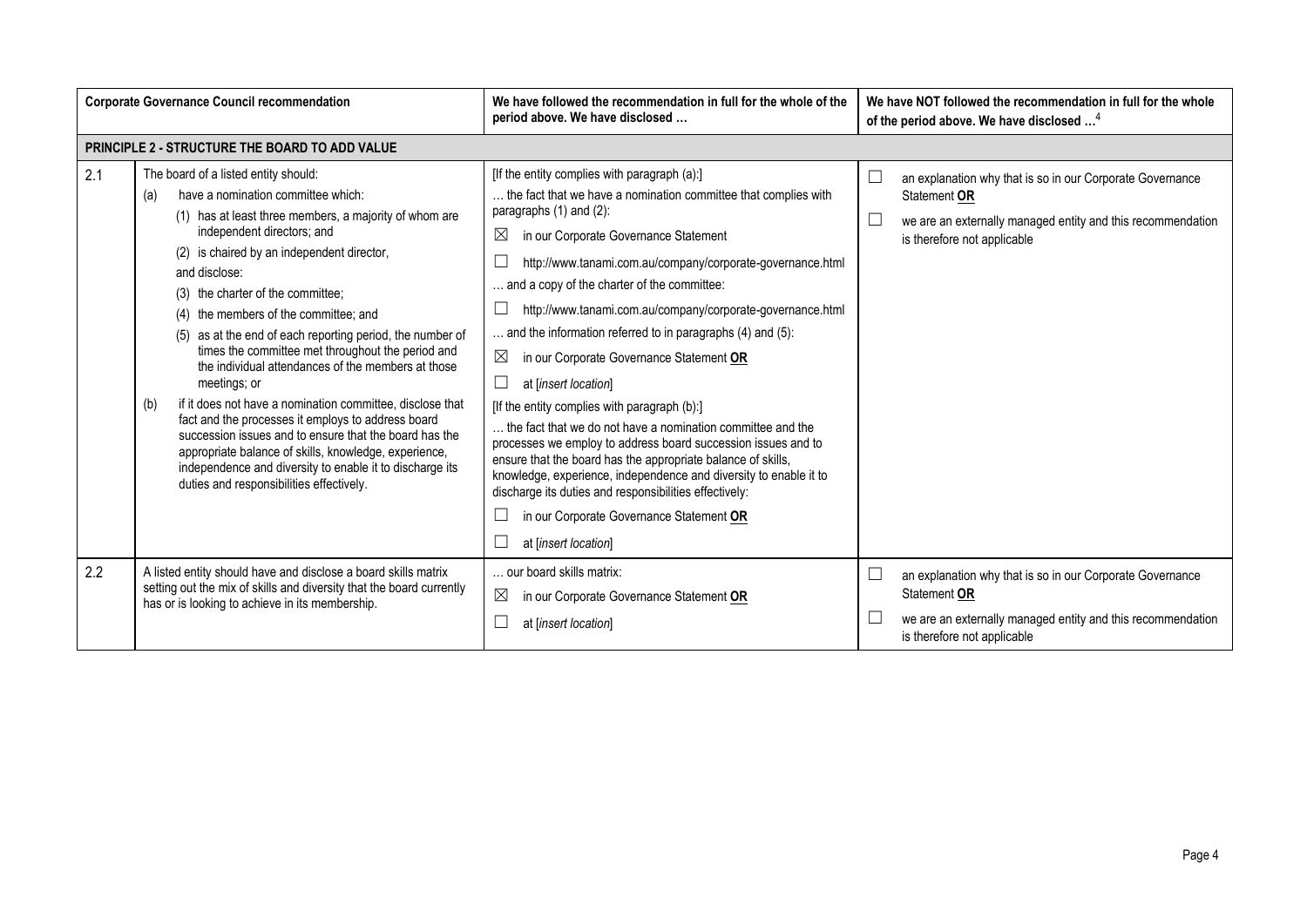|     | <b>Corporate Governance Council recommendation</b>                                                                                                                                                                                                                                                                                                                                                                                                                                                                                                     | We have followed the recommendation in full for the whole of the<br>period above. We have disclosed                                                                                                                                                                                                                                                                                                                                                                            |                  | We have NOT followed the recommendation in full for the whole<br>of the period above. We have disclosed <sup>4</sup>                                                    |
|-----|--------------------------------------------------------------------------------------------------------------------------------------------------------------------------------------------------------------------------------------------------------------------------------------------------------------------------------------------------------------------------------------------------------------------------------------------------------------------------------------------------------------------------------------------------------|--------------------------------------------------------------------------------------------------------------------------------------------------------------------------------------------------------------------------------------------------------------------------------------------------------------------------------------------------------------------------------------------------------------------------------------------------------------------------------|------------------|-------------------------------------------------------------------------------------------------------------------------------------------------------------------------|
| 2.3 | A listed entity should disclose:<br>the names of the directors considered by the board to be<br>(a)<br>independent directors;<br>if a director has an interest, position, association or<br>(b)<br>relationship of the type described in Box 2.3 but the board<br>is of the opinion that it does not compromise the<br>independence of the director, the nature of the interest,<br>position, association or relationship in question and an<br>explanation of why the board is of that opinion; and<br>the length of service of each director.<br>(c) | the names of the directors considered by the board to be<br>independent directors:<br>$\boxtimes$<br>in our Corporate Governance Statement OR<br>$\Box$<br>at [insert location]<br>and, where applicable, the information referred to in paragraph (b):<br>$\boxtimes$<br>in our Corporate Governance Statement OR<br>$\Box$<br>at [insert location]<br>and the length of service of each director:<br>$\boxtimes$<br>in our Corporate Governance Statement OR<br>$\Box$<br>at | $\Box$           | an explanation why that is so in our Corporate Governance<br>Statement                                                                                                  |
| 2.4 | A majority of the board of a listed entity should be independent<br>directors.                                                                                                                                                                                                                                                                                                                                                                                                                                                                         | the fact that we follow this recommendation:<br>$\boxtimes$<br>in our Corporate Governance Statement OR<br>at [insert location]                                                                                                                                                                                                                                                                                                                                                | $\Box$<br>$\Box$ | an explanation why that is so in our Corporate Governance<br>Statement OR<br>we are an externally managed entity and this recommendation<br>is therefore not applicable |
| 2.5 | The chair of the board of a listed entity should be an independent<br>director and, in particular, should not be the same person as the<br>CEO of the entity.                                                                                                                                                                                                                                                                                                                                                                                          | the fact that we follow this recommendation:<br>$\boxtimes$<br>in our Corporate Governance Statement OR<br>at [insert location]                                                                                                                                                                                                                                                                                                                                                | $\Box$<br>L      | an explanation why that is so in our Corporate Governance<br>Statement OR<br>we are an externally managed entity and this recommendation<br>is therefore not applicable |
| 2.6 | A listed entity should have a program for inducting new directors<br>and provide appropriate professional development opportunities<br>for directors to develop and maintain the skills and knowledge<br>needed to perform their role as directors effectively.                                                                                                                                                                                                                                                                                        | the fact that we follow this recommendation:<br>$\boxtimes$<br>in our Corporate Governance Statement OR<br>at [insert location]                                                                                                                                                                                                                                                                                                                                                | $\Box$<br>$\Box$ | an explanation why that is so in our Corporate Governance<br>Statement OR<br>we are an externally managed entity and this recommendation<br>is therefore not applicable |
|     | PRINCIPLE 3 - ACT ETHICALLY AND RESPONSIBLY                                                                                                                                                                                                                                                                                                                                                                                                                                                                                                            |                                                                                                                                                                                                                                                                                                                                                                                                                                                                                |                  |                                                                                                                                                                         |
| 3.1 | A listed entity should:<br>have a code of conduct for its directors, senior executives<br>(a)<br>and employees; and<br>disclose that code or a summary of it.<br>(b)                                                                                                                                                                                                                                                                                                                                                                                   | our code of conduct or a summary of it:<br>in our Corporate Governance Statement OR<br>$\boxtimes$<br>http://www.tanami.com.au/company/corporate-governance.html                                                                                                                                                                                                                                                                                                               | ⊔                | an explanation why that is so in our Corporate Governance<br>Statement                                                                                                  |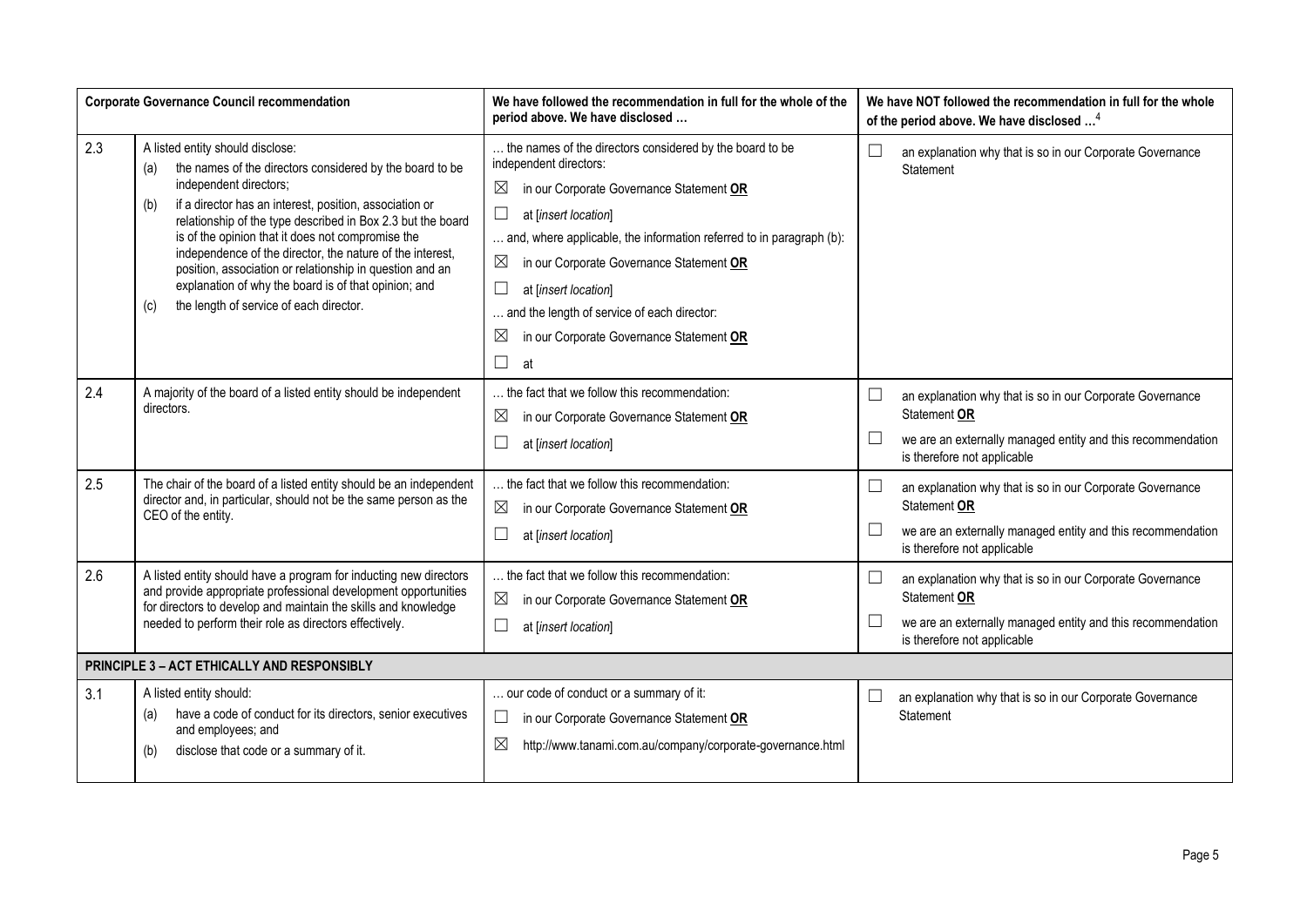| <b>Corporate Governance Council recommendation</b> |                                                                                                                                                                                                                                                                                                                                                                                                                                                                                                                                                                                                                                                                                                                                                                                                                                                                                                                                                                                      | We have followed the recommendation in full for the whole of the<br>period above. We have disclosed                                                                                                                                                                                                                                                                                                                                                                                                                                                                                                                                                                                                                                                                                                                                                         | We have NOT followed the recommendation in full for the whole<br>of the period above. We have disclosed <sup>4</sup> |
|----------------------------------------------------|--------------------------------------------------------------------------------------------------------------------------------------------------------------------------------------------------------------------------------------------------------------------------------------------------------------------------------------------------------------------------------------------------------------------------------------------------------------------------------------------------------------------------------------------------------------------------------------------------------------------------------------------------------------------------------------------------------------------------------------------------------------------------------------------------------------------------------------------------------------------------------------------------------------------------------------------------------------------------------------|-------------------------------------------------------------------------------------------------------------------------------------------------------------------------------------------------------------------------------------------------------------------------------------------------------------------------------------------------------------------------------------------------------------------------------------------------------------------------------------------------------------------------------------------------------------------------------------------------------------------------------------------------------------------------------------------------------------------------------------------------------------------------------------------------------------------------------------------------------------|----------------------------------------------------------------------------------------------------------------------|
|                                                    | <b>PRINCIPLE 4 - SAFEGUARD INTEGRITY IN CORPORATE REPORTING</b>                                                                                                                                                                                                                                                                                                                                                                                                                                                                                                                                                                                                                                                                                                                                                                                                                                                                                                                      |                                                                                                                                                                                                                                                                                                                                                                                                                                                                                                                                                                                                                                                                                                                                                                                                                                                             |                                                                                                                      |
| 4.1                                                | The board of a listed entity should:<br>have an audit committee which:<br>(a)<br>(1) has at least three members, all of whom are non-<br>executive directors and a majority of whom are<br>independent directors; and<br>(2) is chaired by an independent director, who is not the<br>chair of the board.<br>and disclose:<br>(3) the charter of the committee:<br>(4) the relevant qualifications and experience of the<br>members of the committee; and<br>(5) in relation to each reporting period, the number of<br>times the committee met throughout the period and<br>the individual attendances of the members at those<br>meetings; or<br>if it does not have an audit committee, disclose that fact<br>(b)<br>and the processes it employs that independently verify and<br>safeguard the integrity of its corporate reporting, including<br>the processes for the appointment and removal of the<br>external auditor and the rotation of the audit engagement<br>partner. | [If the entity complies with paragraph (a):]<br>the fact that we have an audit committee that complies with<br>paragraphs (1) and (2):<br>⊠<br>in our Corporate Governance Statement OR<br>at [insert location]<br>and a copy of the charter of the committee:<br>at http://www.tanami.com.au/company/corporate-<br>governance.html):<br>$\boxtimes$<br>in our Corporate Governance Statement OR<br>at [insert location]<br>[If the entity complies with paragraph (b):]<br>the fact that we do not have an audit committee and the processes<br>we employ that independently verify and safeguard the integrity of our<br>corporate reporting, including the processes for the appointment and<br>removal of the external auditor and the rotation of the audit<br>engagement partner:<br>in our Corporate Governance Statement OR<br>at [insert location] | $\Box$<br>an explanation why that is so in our Corporate Governance<br>Statement                                     |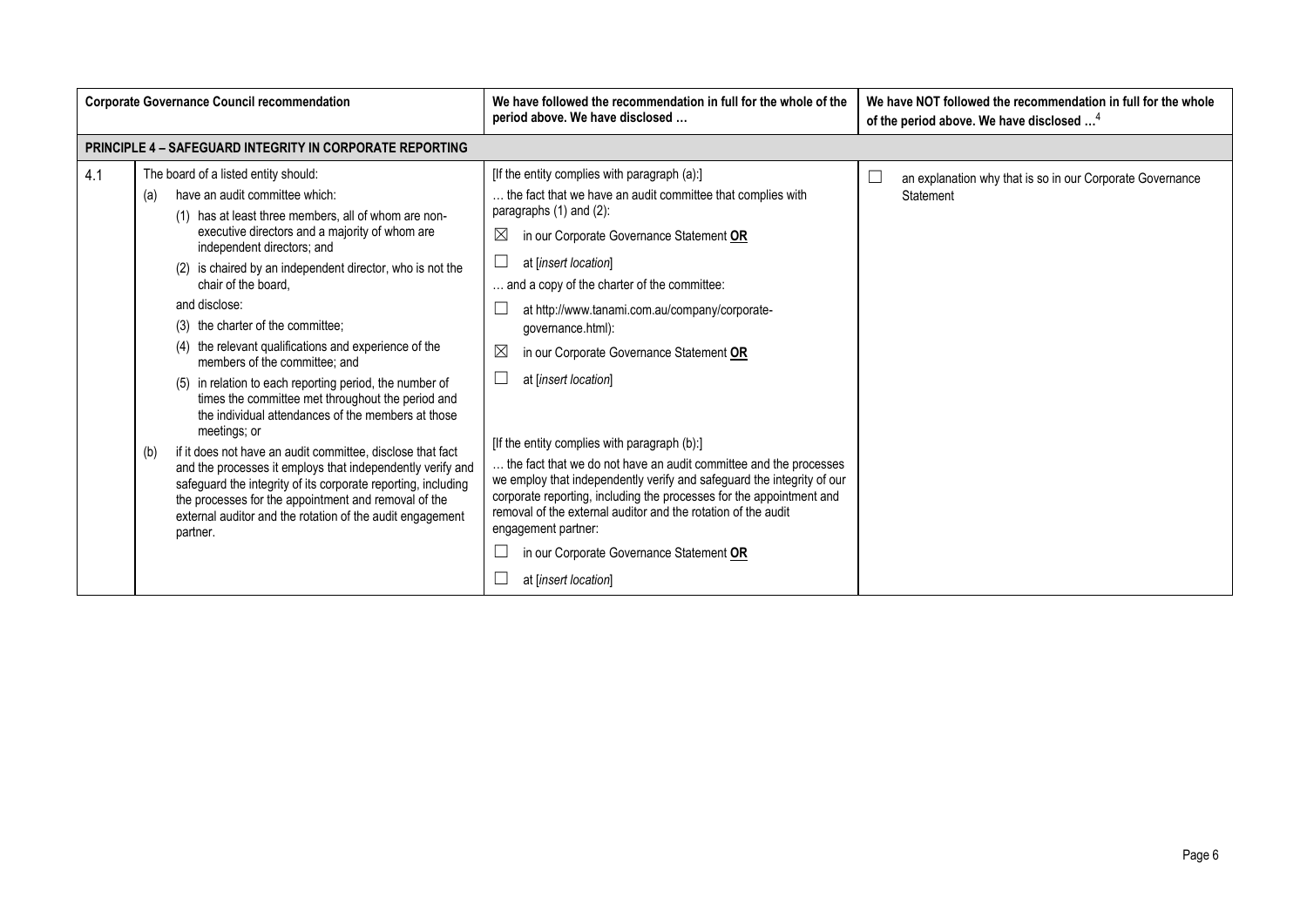|     | <b>Corporate Governance Council recommendation</b>                                                                                                                                                                                                                                                                                                                                                                                                                                                                                                                                                  | We have followed the recommendation in full for the whole of the<br>period above. We have disclosed                                                                                             | We have NOT followed the recommendation in full for the whole<br>of the period above. We have disclosed <sup>4</sup>                                                                                                                                                                                                                                                                                                                                                                                                                                                                                                                                                                                                                                               |
|-----|-----------------------------------------------------------------------------------------------------------------------------------------------------------------------------------------------------------------------------------------------------------------------------------------------------------------------------------------------------------------------------------------------------------------------------------------------------------------------------------------------------------------------------------------------------------------------------------------------------|-------------------------------------------------------------------------------------------------------------------------------------------------------------------------------------------------|--------------------------------------------------------------------------------------------------------------------------------------------------------------------------------------------------------------------------------------------------------------------------------------------------------------------------------------------------------------------------------------------------------------------------------------------------------------------------------------------------------------------------------------------------------------------------------------------------------------------------------------------------------------------------------------------------------------------------------------------------------------------|
| 4.2 | The board of a listed entity should, before it approves the entity's<br>financial statements for a financial period, receive from its CEO<br>and CFO a declaration that, in their opinion, the financial records<br>of the entity have been properly maintained and that the financial<br>statements comply with the appropriate accounting standards<br>and give a true and fair view of the financial position and<br>performance of the entity and that the opinion has been formed<br>on the basis of a sound system of risk management and internal<br>control which is operating effectively. | the fact that we follow this recommendation:<br>$\Box$<br>in our Corporate Governance Statement OR<br>$\Box$<br>at [insert location]                                                            | $\boxtimes$<br>an explanation why that is so in our Corporate Governance<br>Statement<br>The Board has received the assurance from the CFO and<br>one of the independent Non-Executive Directors (acting as a<br>member of the Committee of Directors currently overseeing<br>the Company's operations - the Company does not<br>presently have a CEO) in respect of the financial statements<br>for the half year ended 31 December 2017 and the full year<br>ended 30 June 2018. Given the size and nature of the<br>Company's operations the Board has not received a similar<br>assurance in respect of the quarterly cash flow statements,<br>believing that the provision of the assurance for the half and<br>full year financial statements is sufficient. |
| 4.3 | A listed entity that has an AGM should ensure that its external<br>auditor attends its AGM and is available to answer questions<br>from security holders relevant to the audit.                                                                                                                                                                                                                                                                                                                                                                                                                     | . the fact that we follow this recommendation:<br>$\boxtimes$<br>in our Corporate Governance Statement OR<br>$\Box$<br>at [insert location]                                                     | $\Box$<br>an explanation why that is so in our Corporate Governance<br>Statement OR<br>we are an externally managed entity that does not hold an<br>annual general meeting and this recommendation is therefore<br>not applicable                                                                                                                                                                                                                                                                                                                                                                                                                                                                                                                                  |
|     | <b>PRINCIPLE 5 - MAKE TIMELY AND BALANCED DISCLOSURE</b>                                                                                                                                                                                                                                                                                                                                                                                                                                                                                                                                            |                                                                                                                                                                                                 |                                                                                                                                                                                                                                                                                                                                                                                                                                                                                                                                                                                                                                                                                                                                                                    |
| 5.1 | A listed entity should:<br>have a written policy for complying with its continuous<br>(a)<br>disclosure obligations under the Listing Rules; and<br>disclose that policy or a summary of it.<br>(b)                                                                                                                                                                                                                                                                                                                                                                                                 | our continuous disclosure compliance policy or a summary of it:<br>$\times$<br>in our Corporate Governance Statement OR<br>$\Box$<br>http://www.tanami.com.au/company/corporate-governance.html | an explanation why that is so in our Corporate Governance<br>Statement                                                                                                                                                                                                                                                                                                                                                                                                                                                                                                                                                                                                                                                                                             |
|     | <b>PRINCIPLE 6 - RESPECT THE RIGHTS OF SECURITY HOLDERS</b>                                                                                                                                                                                                                                                                                                                                                                                                                                                                                                                                         |                                                                                                                                                                                                 |                                                                                                                                                                                                                                                                                                                                                                                                                                                                                                                                                                                                                                                                                                                                                                    |
| 6.1 | A listed entity should provide information about itself and its<br>governance to investors via its website.                                                                                                                                                                                                                                                                                                                                                                                                                                                                                         | information about us and our governance on our website:<br>$\boxtimes$<br>http://www.tanami.com.au/company.html                                                                                 | $\Box$ an explanation why that is so in our Corporate Governance<br>Statement                                                                                                                                                                                                                                                                                                                                                                                                                                                                                                                                                                                                                                                                                      |
| 6.2 | A listed entity should design and implement an investor relations<br>program to facilitate effective two-way communication with<br>investors.                                                                                                                                                                                                                                                                                                                                                                                                                                                       | the fact that we follow this recommendation:<br>$\boxtimes$<br>in our Corporate Governance Statement OR<br>$\Box$<br>at [insert location]                                                       | an explanation why that is so in our Corporate Governance<br>L<br>Statement                                                                                                                                                                                                                                                                                                                                                                                                                                                                                                                                                                                                                                                                                        |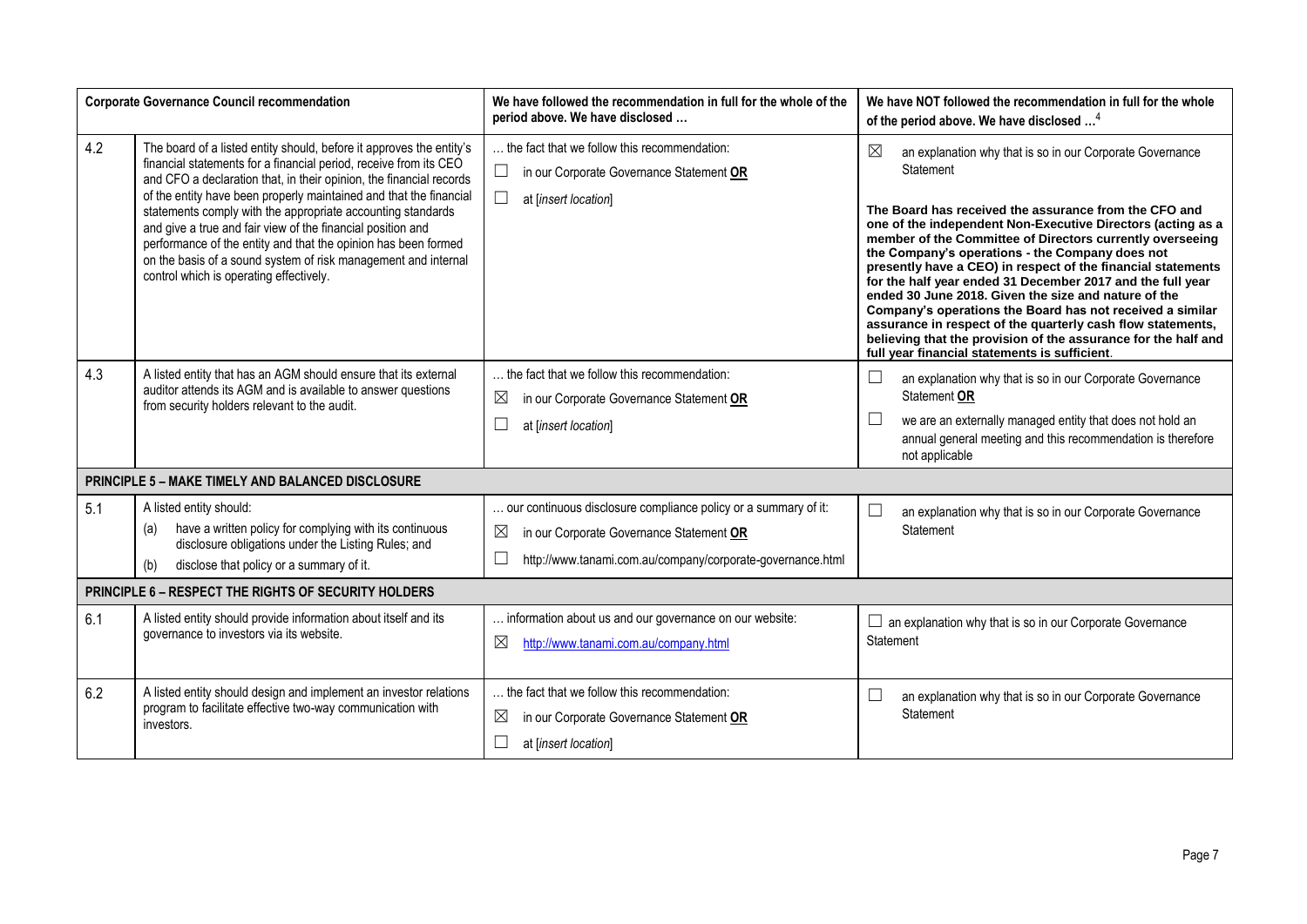| <b>Corporate Governance Council recommendation</b> |                                                                                                                                                                                                                                                                                                                                                                                                                                                                                                                                                                                                                                                                                                                                                    | We have followed the recommendation in full for the whole of the<br>period above. We have disclosed                                                                                                                                                                                                                                                                                                                                                                                                                                                                                                                                                                                                                                                                                                                                    | We have NOT followed the recommendation in full for the whole<br>of the period above. We have disclosed <sup>4</sup>                                                                                                                                                                            |
|----------------------------------------------------|----------------------------------------------------------------------------------------------------------------------------------------------------------------------------------------------------------------------------------------------------------------------------------------------------------------------------------------------------------------------------------------------------------------------------------------------------------------------------------------------------------------------------------------------------------------------------------------------------------------------------------------------------------------------------------------------------------------------------------------------------|----------------------------------------------------------------------------------------------------------------------------------------------------------------------------------------------------------------------------------------------------------------------------------------------------------------------------------------------------------------------------------------------------------------------------------------------------------------------------------------------------------------------------------------------------------------------------------------------------------------------------------------------------------------------------------------------------------------------------------------------------------------------------------------------------------------------------------------|-------------------------------------------------------------------------------------------------------------------------------------------------------------------------------------------------------------------------------------------------------------------------------------------------|
| 6.3                                                | A listed entity should disclose the policies and processes it has in<br>place to facilitate and encourage participation at meetings of<br>security holders.                                                                                                                                                                                                                                                                                                                                                                                                                                                                                                                                                                                        | our policies and processes for facilitating and encouraging<br>participation at meetings of security holders:<br>$\boxtimes$<br>in our Corporate Governance Statement OR<br>at [insert location]                                                                                                                                                                                                                                                                                                                                                                                                                                                                                                                                                                                                                                       | $\Box$<br>an explanation why that is so in our Corporate Governance<br>Statement OR<br>$\Box$<br>we are an externally managed entity that does not hold<br>periodic meetings of security holders and this recommendation<br>is therefore not applicable                                         |
| 6.4                                                | A listed entity should give security holders the option to receive<br>communications from, and send communications to, the entity<br>and its security registry electronically.                                                                                                                                                                                                                                                                                                                                                                                                                                                                                                                                                                     | the fact that we follow this recommendation:<br>$\boxtimes$<br>in our Corporate Governance Statement OR<br>at [insert location]                                                                                                                                                                                                                                                                                                                                                                                                                                                                                                                                                                                                                                                                                                        | $\Box$<br>an explanation why that is so in our Corporate Governance<br>Statement                                                                                                                                                                                                                |
|                                                    | <b>PRINCIPLE 7 - RECOGNISE AND MANAGE RISK</b>                                                                                                                                                                                                                                                                                                                                                                                                                                                                                                                                                                                                                                                                                                     |                                                                                                                                                                                                                                                                                                                                                                                                                                                                                                                                                                                                                                                                                                                                                                                                                                        |                                                                                                                                                                                                                                                                                                 |
| 7.1                                                | The board of a listed entity should:<br>have a committee or committees to oversee risk, each of<br>(a)<br>which:<br>(1) has at least three members, a majority of whom are<br>independent directors; and<br>(2) is chaired by an independent director,<br>and disclose:<br>(3) the charter of the committee;<br>(4) the members of the committee; and<br>(5) as at the end of each reporting period, the number of<br>times the committee met throughout the period and<br>the individual attendances of the members at those<br>meetings; or<br>if it does not have a risk committee or committees that<br>(b)<br>satisfy (a) above, disclose that fact and the processes it<br>employs for overseeing the entity's risk management<br>framework. | [If the entity complies with paragraph (a):]<br>the fact that we have a committee or committees to oversee risk<br>that comply with paragraphs (1) and (2):<br>in our Corporate Governance Statement OR<br>⊔<br>at :<br>and a copy of the charter of the committee:<br>at http://www.tanami.com.au/company/corporate-<br>governance.html):<br>and the information referred to in paragraphs (4) and (5):<br>in our Corporate Governance Statement OR<br>⊔<br>in the Directors Report which forms part of the Annual Financial<br><b>Statements</b><br>[If the entity complies with paragraph (b):]<br>the fact that we do not have a risk committee or committees that<br>satisfy (a) and the processes we employ for overseeing our risk<br>management framework:<br>in our Corporate Governance Statement OR<br>at [insert location] | $\boxtimes$<br>an explanation why that is so in our Corporate Governance<br>Statement<br>The Board has established procedures for monitoring and<br>controlling risk (www.tanami.com.au). Due to the small size and<br>nature of the Company, that responsibility is exercised by the<br>Board. |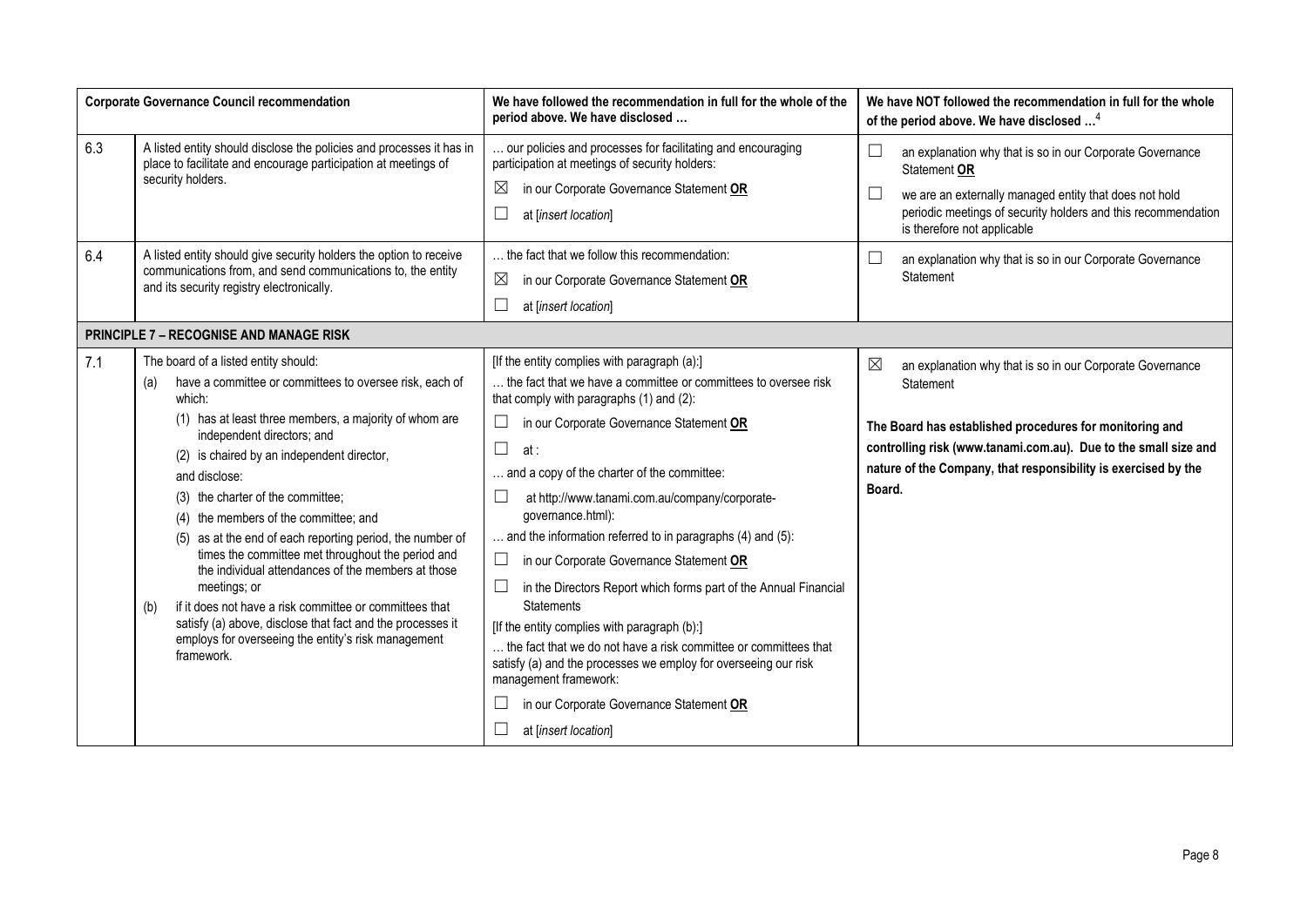|     | <b>Corporate Governance Council recommendation</b>                                                                                                                                                                                                                                                                                                                           | We have followed the recommendation in full for the whole of the<br>period above. We have disclosed                                                                                                                                                                                                                                                                                                                                                                                                                                                    | We have NOT followed the recommendation in full for the whole<br>of the period above. We have disclosed <sup>4</sup>                                                                                                                                                                                                                              |
|-----|------------------------------------------------------------------------------------------------------------------------------------------------------------------------------------------------------------------------------------------------------------------------------------------------------------------------------------------------------------------------------|--------------------------------------------------------------------------------------------------------------------------------------------------------------------------------------------------------------------------------------------------------------------------------------------------------------------------------------------------------------------------------------------------------------------------------------------------------------------------------------------------------------------------------------------------------|---------------------------------------------------------------------------------------------------------------------------------------------------------------------------------------------------------------------------------------------------------------------------------------------------------------------------------------------------|
| 7.2 | The board or a committee of the board should:<br>review the entity's risk management framework at least<br>(a)<br>annually to satisfy itself that it continues to be sound; and<br>disclose, in relation to each reporting period, whether such<br>(b)                                                                                                                       | the fact that board or a committee of the board reviews the entity's<br>risk management framework at least annually to satisfy itself that it<br>continues to be sound:<br>$\boxtimes$<br>in our Corporate Governance Statement OR                                                                                                                                                                                                                                                                                                                     | an explanation why that is so in our Corporate Governance<br>Statement                                                                                                                                                                                                                                                                            |
|     | a review has taken place.                                                                                                                                                                                                                                                                                                                                                    | $\Box$<br>at [insert location]                                                                                                                                                                                                                                                                                                                                                                                                                                                                                                                         |                                                                                                                                                                                                                                                                                                                                                   |
|     |                                                                                                                                                                                                                                                                                                                                                                              | and that such a review has taken place in the reporting period<br>covered by this Appendix 4G:                                                                                                                                                                                                                                                                                                                                                                                                                                                         |                                                                                                                                                                                                                                                                                                                                                   |
|     |                                                                                                                                                                                                                                                                                                                                                                              | $\boxtimes$<br>in our Corporate Governance Statement OR                                                                                                                                                                                                                                                                                                                                                                                                                                                                                                |                                                                                                                                                                                                                                                                                                                                                   |
|     |                                                                                                                                                                                                                                                                                                                                                                              | at [insert location]                                                                                                                                                                                                                                                                                                                                                                                                                                                                                                                                   |                                                                                                                                                                                                                                                                                                                                                   |
| 7.3 | A listed entity should disclose:<br>if it has an internal audit function, how the function is<br>(a)<br>structured and what role it performs; or<br>if it does not have an internal audit function, that fact and<br>(b)<br>the processes it employs for evaluating and continually<br>improving the effectiveness of its risk management and<br>internal control processes. | [If the entity complies with paragraph (a):]<br>how our internal audit function is structured and what role it<br>performs:<br>$\Box$<br>in our Corporate Governance Statement OR<br>$\Box$<br>at [insert location]<br>[If the entity complies with paragraph (b):]<br>the fact that we do not have an internal audit function and the<br>processes we employ for evaluating and continually improving the<br>effectiveness of our risk management and internal control processes:<br>in our Corporate Governance Statement OR<br>at [insert location] | $\boxtimes$<br>an explanation why that is so in our Corporate Governance<br>Statement<br>Given the Company's current small size, and limited level of<br>operations, it does not have an internal audit function. The<br>Board of Directors directly oversees the Company's risk<br>management systems, and monitors its accounting<br>functions. |
| 7.4 | A listed entity should disclose whether it has any material<br>exposure to economic, environmental and social sustainability<br>risks and, if it does, how it manages or intends to manage those<br>risks.                                                                                                                                                                   | whether we have any material exposure to economic,<br>environmental and social sustainability risks and, if we do, how we<br>manage or intend to manage those risks:<br>$\boxtimes$<br>in our Corporate Governance Statement OR<br>at linsert location                                                                                                                                                                                                                                                                                                 | $\Box$<br>an explanation why that is so in our Corporate Governance<br>Statement                                                                                                                                                                                                                                                                  |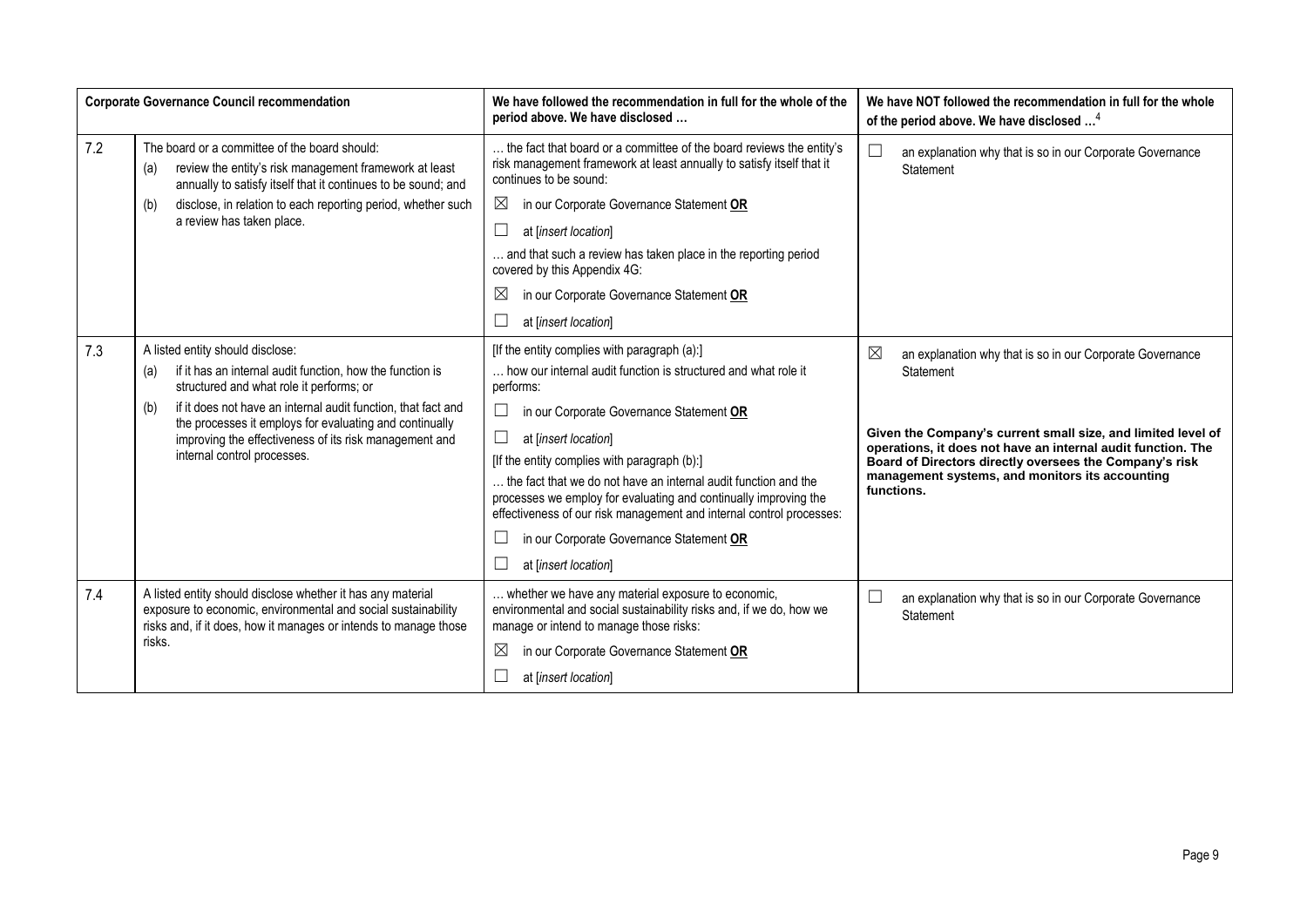| <b>Corporate Governance Council recommendation</b> |                                                                                                                                                                                                                                                                                                                                                                                                                                                                                                                                                                                                                                                                                                                                                                                                      | We have followed the recommendation in full for the whole of the<br>period above. We have disclosed                                                                                                                                                                                                                                                                                                                                                                                                                                                                                                                                                                                                                                                                                                                                                                                                                                                             | We have NOT followed the recommendation in full for the whole<br>of the period above. We have disclosed <sup>4</sup>                                                    |
|----------------------------------------------------|------------------------------------------------------------------------------------------------------------------------------------------------------------------------------------------------------------------------------------------------------------------------------------------------------------------------------------------------------------------------------------------------------------------------------------------------------------------------------------------------------------------------------------------------------------------------------------------------------------------------------------------------------------------------------------------------------------------------------------------------------------------------------------------------------|-----------------------------------------------------------------------------------------------------------------------------------------------------------------------------------------------------------------------------------------------------------------------------------------------------------------------------------------------------------------------------------------------------------------------------------------------------------------------------------------------------------------------------------------------------------------------------------------------------------------------------------------------------------------------------------------------------------------------------------------------------------------------------------------------------------------------------------------------------------------------------------------------------------------------------------------------------------------|-------------------------------------------------------------------------------------------------------------------------------------------------------------------------|
|                                                    | PRINCIPLE 8 - REMUNERATE FAIRLY AND RESPONSIBLY                                                                                                                                                                                                                                                                                                                                                                                                                                                                                                                                                                                                                                                                                                                                                      |                                                                                                                                                                                                                                                                                                                                                                                                                                                                                                                                                                                                                                                                                                                                                                                                                                                                                                                                                                 |                                                                                                                                                                         |
| 8.1                                                | The board of a listed entity should:<br>have a remuneration committee which:<br>(a)<br>(1) has at least three members, a majority of whom are<br>independent directors; and<br>(2) is chaired by an independent director,<br>and disclose:<br>(3) the charter of the committee;<br>(4) the members of the committee; and<br>(5) as at the end of each reporting period, the number of<br>times the committee met throughout the period and<br>the individual attendances of the members at those<br>meetings; or<br>if it does not have a remuneration committee, disclose that<br>(b)<br>fact and the processes it employs for setting the level and<br>composition of remuneration for directors and senior<br>executives and ensuring that such remuneration is<br>appropriate and not excessive. | [If the entity complies with paragraph (a):]<br>the fact that we have a remuneration committee that complies with<br>paragraphs (1) and (2):<br>⊠<br>in our Corporate Governance Statement OR<br>at [insert location]<br>and a copy of the charter of the committee:<br>http://www.tanami.com.au/company/corporate-governance.html<br>$\boxtimes$<br>and the information referred to in paragraphs (4) and (5):<br>in our Corporate Governance Statement OR<br>$\Box$<br>$\boxtimes$<br>in the Directors Report which forms part of the Annual Financial<br><b>Statements</b><br>[If the entity complies with paragraph (b):]<br>the fact that we do not have a remuneration committee and the<br>processes we employ for setting the level and composition of<br>remuneration for directors and senior executives and ensuring that<br>such remuneration is appropriate and not excessive:<br>in our Corporate Governance Statement OR<br>at [insert location] | an explanation why that is so in our Corporate Governance<br>Statement OR<br>we are an externally managed entity and this recommendation is<br>therefore not applicable |
| 8.2                                                | A listed entity should separately disclose its policies and<br>practices regarding the remuneration of non-executive directors<br>and the remuneration of executive directors and other senior<br>executives.                                                                                                                                                                                                                                                                                                                                                                                                                                                                                                                                                                                        | separately our remuneration policies and practices regarding the<br>remuneration of non-executive directors and the remuneration of<br>executive directors and other senior executives:<br>in our Corporate Governance Statement OR<br>$\boxtimes$<br>in the Remuneration Report which forms part of the Annual<br><b>Financial Statements</b>                                                                                                                                                                                                                                                                                                                                                                                                                                                                                                                                                                                                                  | an explanation why that is so in our Corporate Governance<br>Statement OR<br>we are an externally managed entity and this recommendation<br>is therefore not applicable |